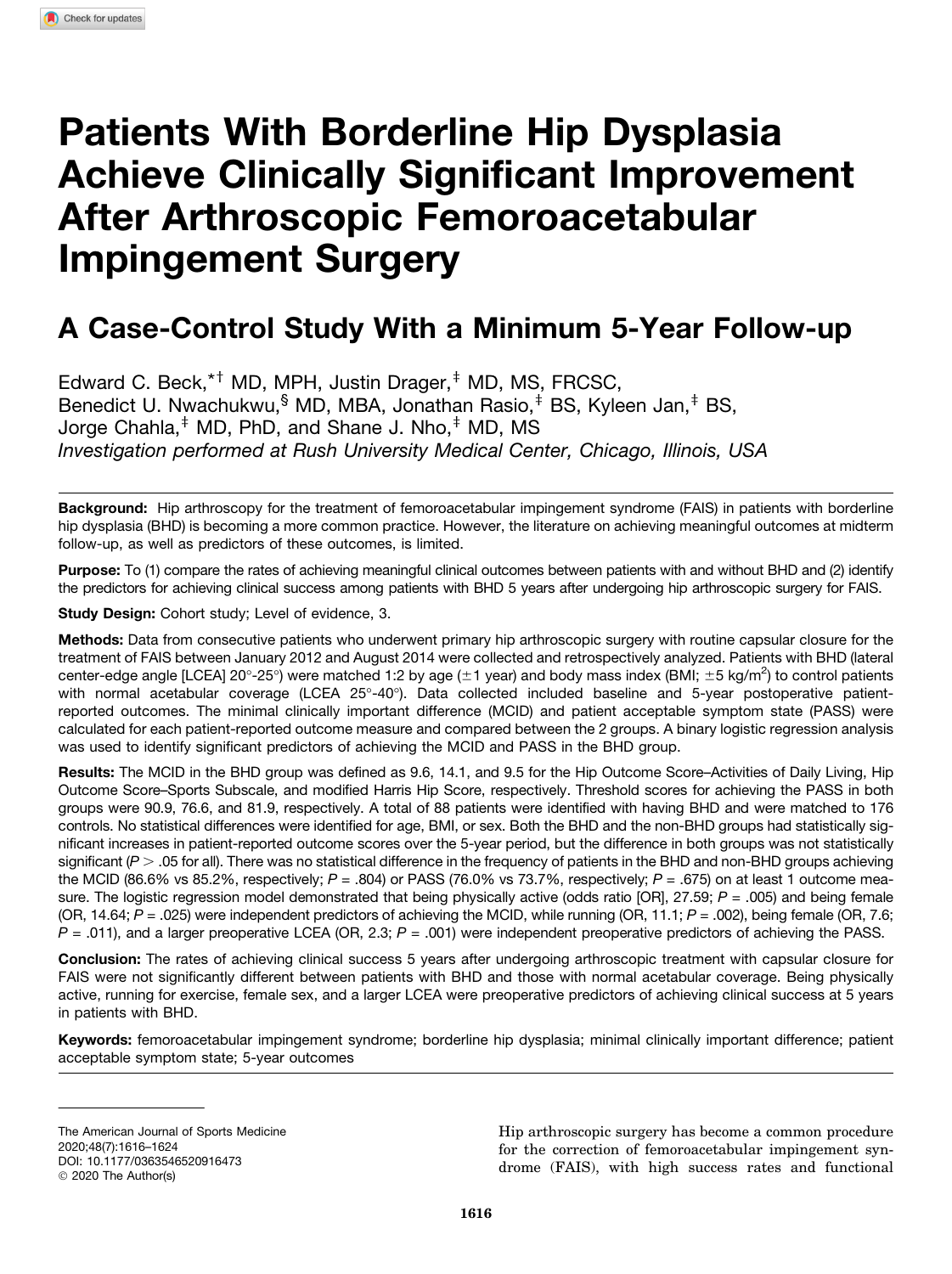improvements consistently reported in the literature.  $6,17,23$ At both short-term and midterm follow-up, the procedure has led to a reduction in pain, improved functional status, and high rate of return to sport.<sup>1,9,31,61</sup> The success of hip arthroscopic surgery over the alternative open hip approach has been attributed to a decrease in soft tissue damage, stress on hip biomechanics associated with hip dislocations, decreased complications, and above all, a more rapid recovery.

There is a growing trend among hip arthroscopic surgeons to surgically treat patients with FAIS who also have borderline hip dysplasia (BHD). BHD is commonly defined as a lateral center-edge angle (LCEA) with a lower threshold of  $18^{\circ}$  to  $22^{\circ}$  and an upper threshold of 25°.<sup>18,19,29,37,39</sup> While some studies have reported high failure rates and a rapid progression of osteoarthritis after arthroscopic surgery for FAIS in this patient population, others have demonstrated superior functional outcomes with low rates of revision surgery similar to patients with a normal LCEA  $(25^{\circ} - 40^{\circ})$ .<sup>13,16,63</sup> However, there is a lack of evidence assessing whether patients with BHD have similar outcomes or rates of achieving the minimal clinically important difference (MCID) or patient acceptable symptom state (PASS) to patients with normal acetabular coverage. Furthermore, there is only 1 study that has addressed establishing threshold scores for achieving the MCID and PASS specific to the BHD population as well as identifying preoperative predictors of achieving both.2

The purpose of this study was to compare the rates of achieving meaningful clinical outcomes between patients with and without BHD who have undergone hip arthroscopic surgery for the treatment of FAIS and identify the predictors for achieving clinical success among patients with BHD at 5-year follow-up. We hypothesized that patients with BHD would continue to achieve similar rates of clinical success as defined by reaching either the MCID or the PASS at their 5-year follow-up, as we documented in a previous study that reported the 2-year results of these 2 groups of patients,<sup>2</sup> and that the same modifiable (eg, body mass index [BMI], level of physical activity) and nonmodifiable factors (eg, age, sex) identified in the 2-year study would be predictive of achieving clinical success.

# METHODS

After the study was approved by the institutional review board (12022108-IRB01-CR06), prospectively collected data from the senior author's (S.J.N.) database of all patients undergoing hip arthroscopic surgery between January 2012 and August 2014 were reviewed. From this review, 590 patients who had undergone primary hip arthroscopic surgery for the treatment of FAIS were identified. This group of patients was further scrutinized to determine which ones met the inclusion criteria: (1) clinical and radiographic diagnosis of symptomatic FAIS as previously defined,<sup>22</sup> (2) failure of nonoperative management (lifestyle modification, physical therapy, oral antiinflammatory medications, and for some patients, fluoroscopically guided intra-articular cortisone injections), (3) hip arthroscopic surgery performed for the treatment of FAIS, and (4) a minimum 5-year follow-up. Exclusion criteria included the following: (1) a history of ipsilateral or contralateral hip surgery, (2) a reduced joint space (Tönnis grade  $>1$ ), (3) evidence or a history of congenital hip disorders (slipped capital femoral epiphysis and Perthes disease), (4) hip arthroscopic surgery for an indication other than FAIS as well as concomitant procedures at the time of surgery, and (5) a lack of 5-year outcome scores.

The previous literature has defined BHD as an LCEA ranging from  $18^{\circ}$  to  $22^{\circ}$  as its lower threshold to  $25^{\circ}$  as the upper threshold.<sup>18,19,29,37,39</sup> The present study defined BHD as an LCEA of  $20^{\circ}$  to  $25^{\circ}$  measured from the lateral edge of the sourcil.<sup>10,24</sup> These patients were then matched in a 1:2 fashion to patients with normal coverage (LCEA  $25^{\circ}$ -40°) by age ( $\pm 1$  year), and BMI ( $\pm 5$  kg/m<sup>2</sup>), which have been commonly demonstrated in the literature to influence patient-reported clinical outcomes after hip arthroscopic surgery for FAIS. $21,53$ 

# Radiographic Parameters

All patients in the study had a series of preoperative radiographs and a series of postoperative radiographs at 1-month follow-up.<sup>60</sup> Each series consisted of a standing anteroposterior pelvis radiograph, a false-profile hip radiograph, and a 45° Dunn lateral hip radiograph.<sup>12,41</sup> The alpha angle was measured on all 3 views as previously described.<sup>33,43</sup> The anteroposterior view was used to measure acetabular inclination (Tönnis angle) and the LCEA of Wiberg.<sup>12</sup> The Tönnis grade was determined.<sup>58</sup> The anterior center-edge angle (ACEA) was measured on the falseprofile view from the lateral edge of the bone as previously described.<sup>52</sup>

<sup>†</sup>Department of Orthopaedic Surgery and Rehabilitation, Wake Forest Baptist Health, Winston-Salem, North Carolina, USA.

<sup>\*</sup>Address correspondence to Edward C. Beck, MD, MPH, Department of Orthopaedic Surgery and Rehabilitation, Wake Forest Baptist Health, 1 Medical Center Boulevard, Winston-Salem, NC 27157, USA (email: ecbeck@wakehealth.edu).

z Division of Sports Medicine, Department of Orthopaedic Surgery, Rush University Medical Center, Chicago, Illinois, USA.

<sup>§</sup> Division of Sports Medicine, Department of Orthopedic Surgery, Hospital for Special Surgery, New York, New York, USA.

Submitted October 15, 2019; accepted February 6, 2020.

One or more of the authors has declared the following potential conflict of interest or source of funding: J.D. has received hospitality payments from Stryker. B.U.N. has received hospitality payments from Stryker, Wright Medical Technology, and Zimmer Biomet and education payments from Smith & Nephew. S.J.N. has received research support from AlloSource, Arthrex, Athletico, DJ Orthopaedics, Linvatec, MioMed, Smith & Nephew, and Stryker; consulting fees from Ossur and Stryker; intellectual property royalties from Ossur; and education payments from Elite Orthopedics. AOSSM checks author disclosures against the Open Payments Database (OPD). AOSSM has not conducted an independent investigation on the OPD and disclaims any liability or responsibility relating thereto.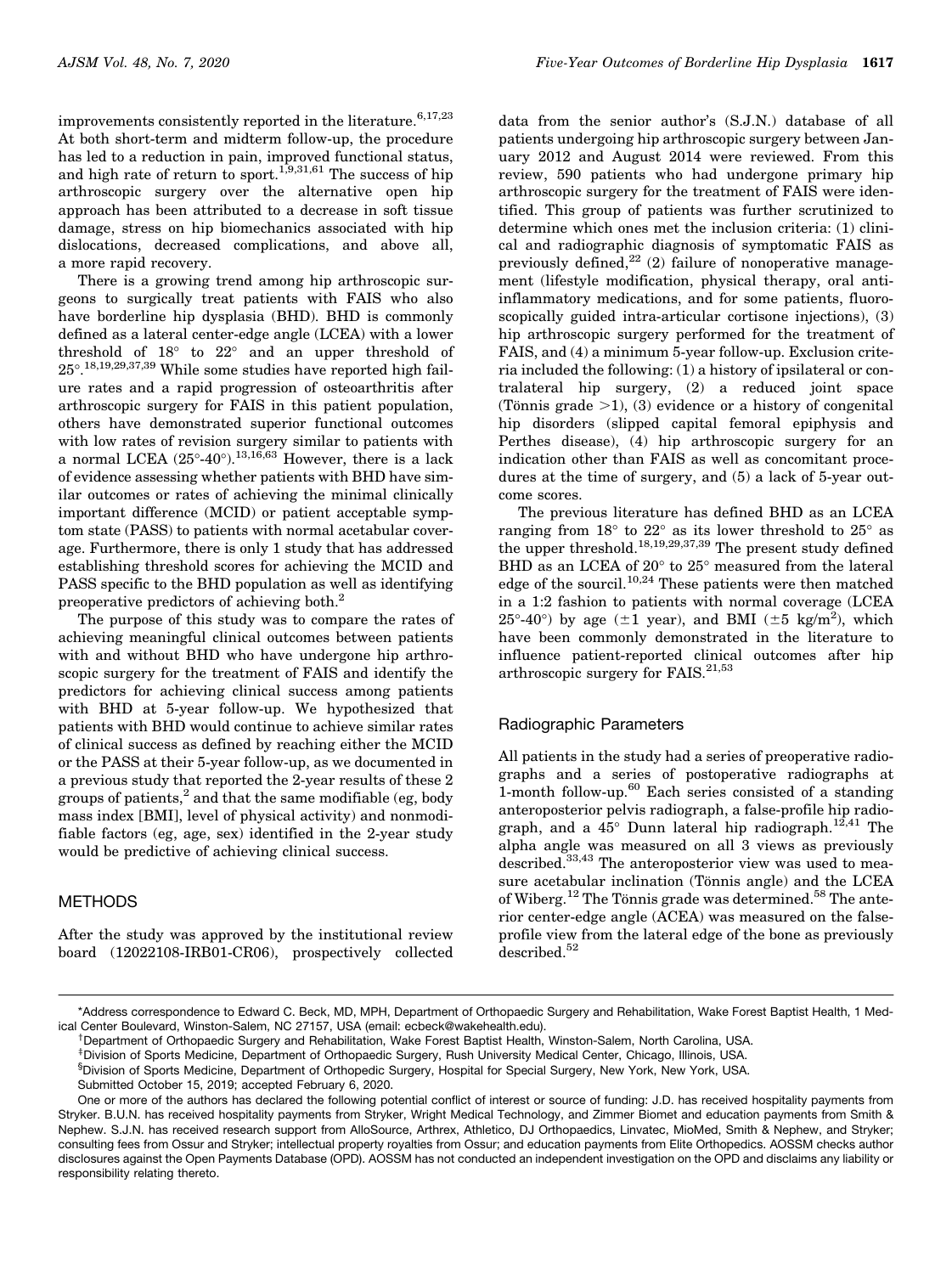| Phase          | Goal                                                              | Restrictions                                                                                                                                                                                 | Techniques                                                                                                                                                        |
|----------------|-------------------------------------------------------------------|----------------------------------------------------------------------------------------------------------------------------------------------------------------------------------------------|-------------------------------------------------------------------------------------------------------------------------------------------------------------------|
| 1              | Protect the joint                                                 | $20$ -lb $(9 \text{ kg})$ foot-flat weight bearing for<br>$3 \text{ wk}$<br>Limitations in flexion, abduction, and<br>extension at 3 wk<br>No active sitting for more than 30 min<br>at 3 wk | Soft tissue mobilization<br>Isometrics                                                                                                                            |
| $\overline{2}$ | Noncompensatory gait<br>progression and active<br>range of motion | Avoidance of compensatory gait                                                                                                                                                               | Joint mobilization<br>Gait training<br>Core strengthening<br>Scar mobilization<br>Lumbar stabilization<br>Elliptical machine at 6 wk                              |
| 3              | Return to preinjury function                                      | Avoidance of agility drills until 10 wk<br>Avoidance of hip rotational activities<br>until 10 wk                                                                                             | Single-leg squat<br>Soft tissue<br>Core strengthening<br>Joint mobilization<br>Gait training                                                                      |
| $\overline{4}$ | Return to sport                                                   | Muscle strength and full range of<br>motion goals at 12 wk                                                                                                                                   | Soft tissue and joint mobilization<br>Cardiovascular and strength exercises<br>Agility training<br>Plyometrics<br>Slow progression to return to presurgical level |

## TABLE 1 Postoperative Rehabilitation Protocol

# Surgical Technique

All hip arthroscopic procedures were performed in the same manner by a single fellowship-trained hip surgeon (S.J.N.) at a high-volume academic hospital. The details of the arthroscopic technique have been previously described in the literature, and a summary of the technique follows.<sup>2,20,25,55</sup> Briefly, after anterolateral, anterior, and modified midanterior portals were established, capsulotomy connecting the anterior to anterolateral portal was performed to adequately address the central compartment, including labral repair and acetabular rim shaving for adequate labral adhesion. After procedures were completed in the central compartment, T-capsulotomy was performed to address peripheral compartment abnormalities, including osteochondroplasty of cam deformities. A dynamic examination and fluoroscopic imaging were used to confirm that there was no further impingement and that head-neck offset was restored. After the arthroscopic procedure was concluded, complete capsular closure using plication was performed to ensure normal biomechanical properties of the iliofemoral ligament. The degree of leaflet overlap in capsular plication depended on the degree of capsular laxity and dynamic intraoperative range of motion. Depending on the size of the incision and integrity of the capsule, the vertical T-limb was typically closed with 2 to 4 sutures.

# Postoperative Rehabilitation

Rehabilitation started on postoperative day 1 for all patients as previously described for primary FAIS cases.<sup>34</sup> Patients went through a 4-phase rehabilitation protocol that lasted an average of 16 to 18 weeks (Table 1). Briefly, phase 1 prioritized joint protection and soft tissue mobilization techniques, with restriction to 20-lb (9 kg) foot-flat weightbearing during this phase. A hip orthosis and night abduction pillow were used for the first 3 weeks, aiming to prevent active abduction, hip flexion beyond 90°, extension, and external rotation. Patients were weaned off crutches if they demonstrated ambulatory capabilities without significant pain or compensatory movements 3 weeks after surgery. Phase 2 concentrated on normal gait maintenance, full restoration of range of motion, improvement of neuromuscular control, and maintenance of pelvic and core stability. Phase 3 included single-leg squats and strengthening, soft tissue and joint mobilization, and cardiovascular fitness. Phase 4 emphasized returning to preinjury levels of sport participation. Of note, every patient was prescribed 75 mg of indomethacin daily for 10 days as a prophylaxis of heterotopic ossification.<sup>59</sup>

# Evaluation of Functional Outcomes

All patients in the analysis completed preoperative and minimum 5-year postoperative hip-specific patientreported outcome instruments, including the Hip Outcome Score–Activities of Daily Living (HOS-ADL), HOS–Sports Subscale (HOS-SS), and modified Harris Hip Score (mHHS).7,26,36 In addition, all patients graded their postoperative pain and satisfaction levels using a 0- to 10-cm visual analog scale (VAS). The collection of baseline and 5-year postoperative hip-specific outcomes was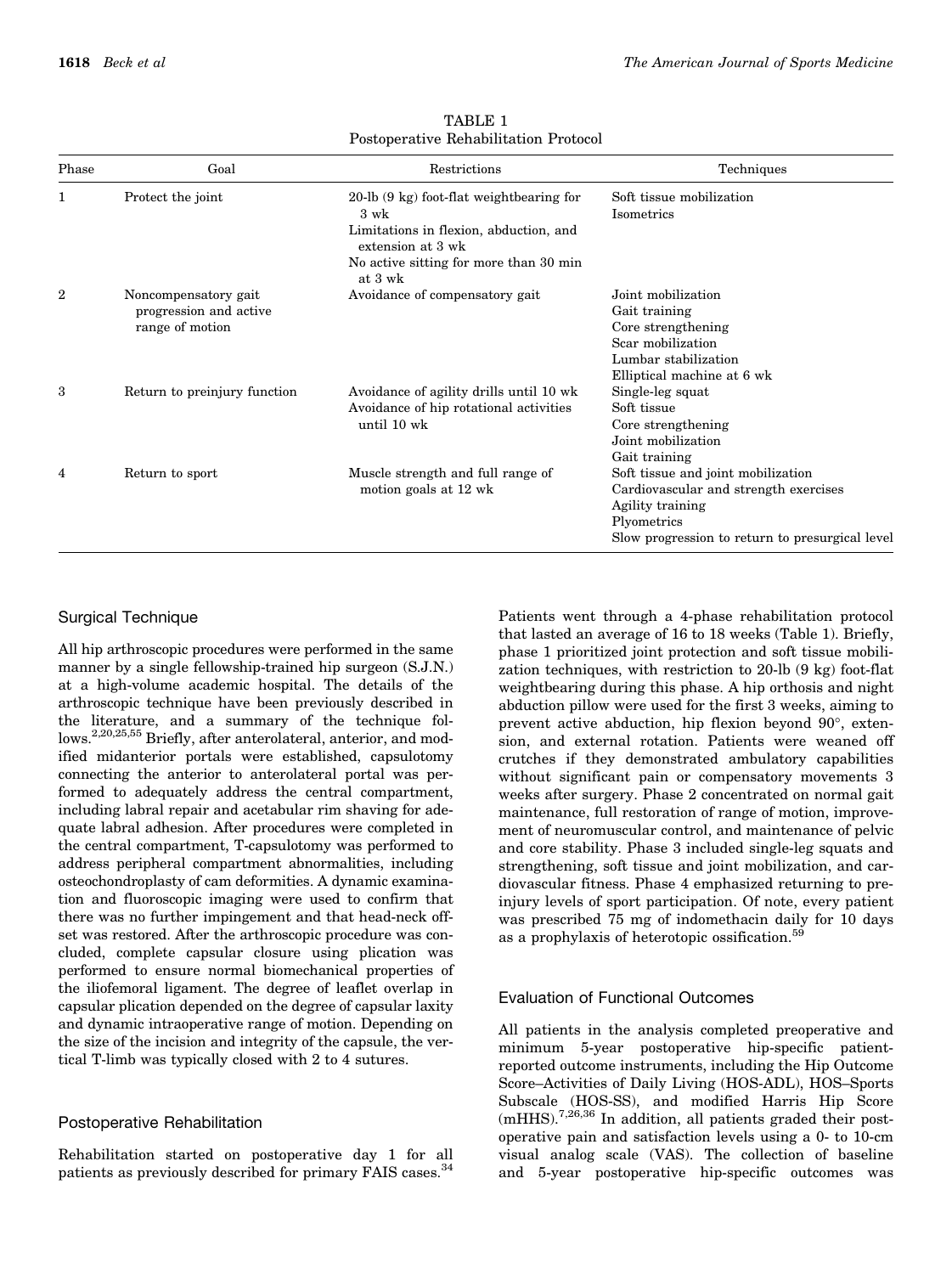conducted using online-based surveys through an encrypted data collection system (OBERD; Universal Research Solutions).

Recently, there has been a shift in the orthopaedic literature from describing postsurgical outcomes as averages of patient-reported scores to describing them as rates of achieving clinical outcomes that are meaningful to patients.<sup>3-5,44,46,49</sup> Previous authors have described thresholds of achieving clinical success, with the MCID as the lowest threshold of achieving clinical success, which is defined by a specific outcome score or change in scores.<sup>51</sup> Furthermore, the PASS has been defined as the postoperative outcome with which patients are satisfied, which is also defined by a specific outcome score.<sup>11</sup> To evaluate the difference in achieving clinical success between patients with and without BHD who underwent hip arthroscopic surgery for FAIS, the threshold value of each outcome instrument for achieving the MCID and PASS was calculated. Similar to previous reports in the literature, a distribution-based MCID was determined by calculating the half standard deviation of the change in HOS-ADL, HOS-SS, and mHHS scores over the 5-year time period.<sup>45,50,51</sup> Any patient with a change in outcome scores over the 5-year time period that was higher than the threshold score of the corresponding questionnaire was considered to have achieved the MCID.

To identify the PASS, patients were asked the following question at 5-year follow-up: ''Taking into account all the activities you have during your daily life, your level of pain, and also your functional impairment, do you consider that your current state is satisfactory?'' The PASS for the HOS-ADL, HOS-SS, and mHHS was calculated with a receiver operating characteristic (ROC) curve analysis as conducted in previous studies<sup>7,11</sup> (Appendix 1, available in the online version of this article). Consistent with previous psychometric studies in the orthopaedic literature, an area under the curve  $(AUC) > 0.8$  was considered acceptably predictive of a model for identifying a threshold score defining patients who did and did not achieve the PASS. The Youden index was used to optimize the sensitivity and specificity for determining the PASS on the HOS-ADL, HOS-SS, and mHHS.<sup>47</sup> Patients were considered to have achieved the MCID or PASS if they achieved this outcome endpoint on any of the administered questionnaires. Furthermore, patients were considered to have achieved clinical success at 5 years after surgery if they achieved either the MCID or the PASS.<sup>5</sup>

#### Statistical Analysis

All data were screened to determine if they met all parametric statistical assumptions before analysis. A total of 2 binary logistic regression models were created: 1 for reaching at least 1 score threshold for achieving the MCID and another for reaching at least 1 score threshold for achieving the PASS. The process of creating the models is summarized in Figure 1 and was performed as previously described.42,56 Pearson and Spearman coefficient analyses were carried out to identify correlations between the MCID and PASS versus preoperative variables and to identify variables to place in the exploratory analysis for



Figure 1. Statistical analysis flowchart. HOS-ADL, Hip Outcome Score–Activities of Daily Living; MCID, minimal clinically important difference; ROC, receiver operating characteristic.

the final logistic models. An exploratory factor analysis was performed on the variables with statistically significant correlations with the primary outcomes (achieving the MCID and PASS) using principal component (PC) extraction (ie, eigenvector decomposition) with a varimax rotation to reduce redundancy in the predictor variables. The Kaiser-Meyer-Olkin test was performed to determine if the predictor variables demonstrated adequate correlation for an exploratory factor analysis. A Kaiser-Meyer-Olkin value of 0.62 was found, which demonstrated that the data were appropriate for factor analysis, as this value exceeded a recommended value of 0.6 for an exploratory factor analysis.<sup>57</sup> A scree plot was created to determine the number of PCs to retain for analysis of the 2 separate models. Each extracted PC was used to calculate the percentage of variance explained by dividing the eigenvalue of each PC by the sum of all eigenvalues. The contribution of each variable to the PC was determined using the factor loading of each variable. Variables that demonstrated a factor loading of greater than  $\pm 0.25$  for a PC were retained as predictor variables for the follow-up binary logistic regression analysis used to create both models. If the loading components in the analysis had more than 1 variable less than  $\pm 0.25$ , each variable in the component was placed into the model independently. An ROC curve analysis was then used to identify the model with the best fit and therefore the variable with the best fit for the model. The final models for inferior clinical outcomes and clinical failure were chosen based on the highest AUC in the ROC curve analysis.

Descriptive statistics for all continuous variables were reported as mean and standard deviation, and frequency statistics were reported for all noncontinuous variables, unless otherwise stated. A paired-samples  $t$  test and chi-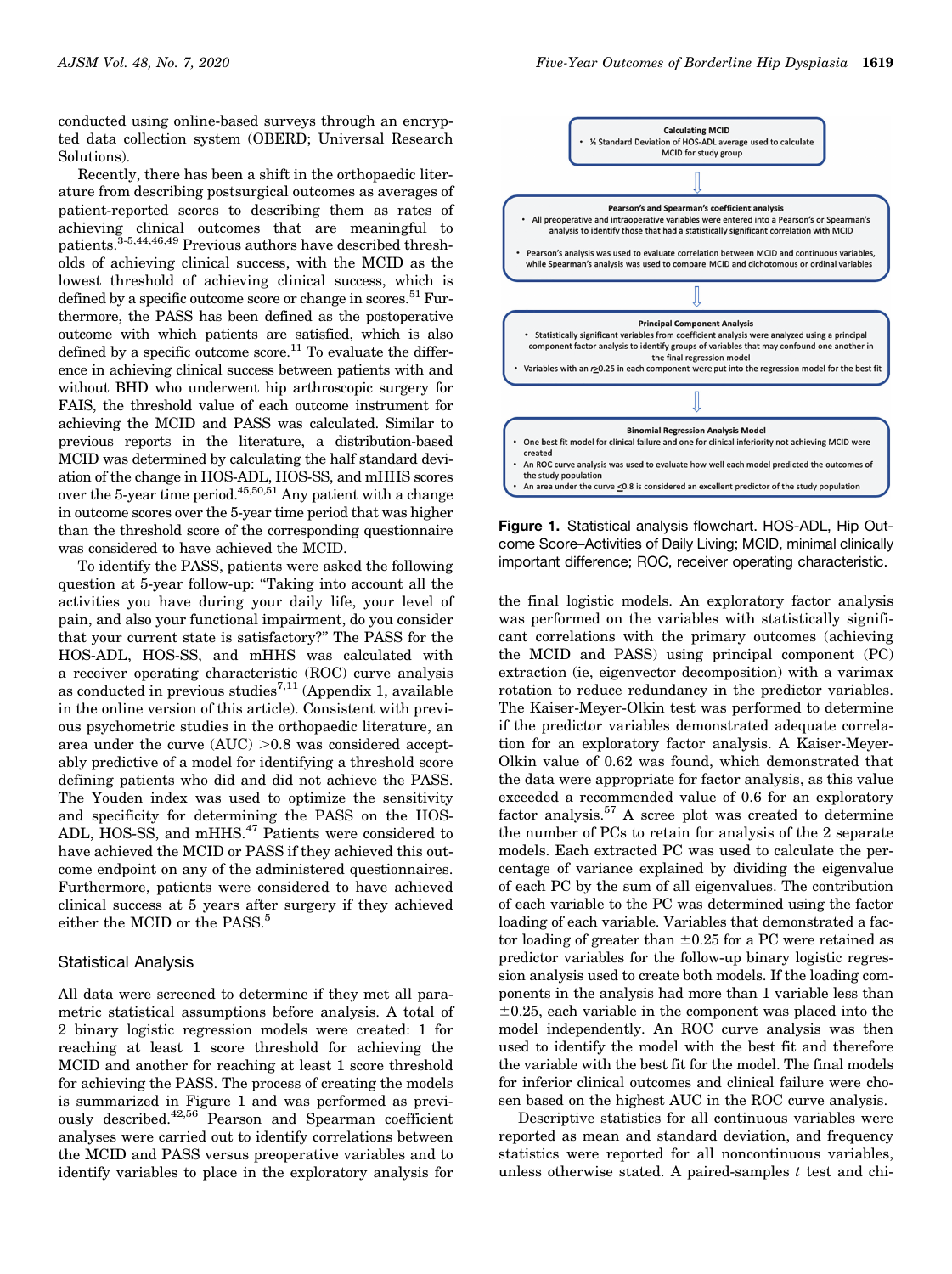| TABLE 3                              |
|--------------------------------------|
| Radiographic Parameters <sup>a</sup> |

| Patient Characteristics <sup>a</sup>    |              |                                 |         |  |
|-----------------------------------------|--------------|---------------------------------|---------|--|
|                                         | BHD<br>Group | Non-BHD<br>Group                | P Value |  |
| Age, mean ± SD, y                       |              | $33.2 \pm 11.9$ $33.1 \pm 12.0$ | .934    |  |
| Female sex                              |              | $64(72.7)$ 112 $(63.6)$         | .178    |  |
| BMI, mean $\pm$ SD, kg/m <sup>2</sup>   |              | $23.9 \pm 3.5$ $24.3 \pm 3.7$   | .451    |  |
| Procedures performed                    |              |                                 |         |  |
| Labral repair                           |              | 88 (100.0) 176 (100.0)          |         |  |
| Femoroplasty                            |              | 88 (100.0) 176 (100.0)          |         |  |
| Acetabular rim decortication            |              | 79 (89.8) 172 (97.7)            |         |  |
| Capsular closure                        |              | 88 (100.0) 176 (100.0)          |         |  |
| Clinical failure                        |              |                                 |         |  |
| Revision                                | 2(2.3)       |                                 |         |  |
| Conversion to<br>total hip arthroplasty | 1(1.1)       |                                 |         |  |
|                                         |              |                                 |         |  |

TABLE 2

 ${}^a$ Data are presented as n  $(\%)$  unless otherwise specified. BHD, borderline hip dysplasia; BMI, body mass index.

square analysis were used to compare functional outcome scores and rates of achieving clinical success, respectively, between the 2 groups. Statistical significance for all analyses was set at  $\alpha \leq .05.$  Correlation coefficients were classified by the strength of the correlation, which were defined as follows: excellent  $(>0.80)$ , very good  $(0.71-0.80)$ , good (0.61-0.70), moderate (0.41-0.60), and weak (0.21-0.40).

#### RESULTS

A total of 133 consecutive patients were identified as having BHD (LCEA 20°-25°), of whom 88 (66.2%) had 5-year outcome scores. These patients were matched to 176 controls who had normal acetabular coverage (LCEA 25--  $40^{\circ}$ ). The 264 patients included in the study had a mean age and BMI of 33.2  $\pm$  11.9 years and 24.1  $\pm$  3.6 kg/m<sup>2</sup>, respectively, and the majority (66.7%) were female. A subanalysis of the patient characteristics for the 88 patients in the BHD group and 176 patients in the non-BHD group revealed that there was no statistical difference in age, sex, or BMI between the 2 groups (Table 2). All patients in both groups underwent labral repair, femoroplasty, and capsular closure, while 89.8% of the BHD group and 97.7% of the non-BHD group underwent acetabular rim decortication. A total of 3 additional patients in the BHD group, who were not included in the final analysis, underwent surgery on the ipsilateral hip within the 5-year time period, with 2 (2.3%) patients undergoing revision surgery and 1 (1.1%) undergoing conversion to total hip arthroplasty.

#### Analysis of Radiographic Parameters

A comparison of preoperative and postoperative radiographic parameters between the 2 groups is summarized in Table 3. Briefly, there was no statistically significant difference in the preoperative and postoperative alpha

|                                                               |                               | Non-BHD                             |           |
|---------------------------------------------------------------|-------------------------------|-------------------------------------|-----------|
|                                                               | BHD Group                     | Group                               | P Value   |
| Preoperative, deg                                             |                               |                                     |           |
| Alpha angle (anteroposterior) $75.1 \pm 15.8$ $77.2 \pm 11.9$ |                               |                                     | .25       |
| Alpha angle (false profile)                                   |                               | $66.1 \pm 13.1$ $62.9 \pm 10.3$     | .14       |
| Alpha angle (Dunn)                                            |                               | $66.9 \pm 12.2$ 65.9 $\pm$ 11.4     | .627      |
| <b>LCEA</b>                                                   |                               | $23.2 \pm 1.5$ $32.9 \pm 3.7$ <.001 |           |
| ACEA                                                          | $28.2 \pm 5.7$ 34.7 $\pm 5.7$ |                                     | < 0.001   |
| Tönnis angle                                                  |                               | $11.3 \pm 3.7 \quad 4.7 \pm 3.9$    | < 0.001   |
| Tönnis grade, n (%)                                           |                               |                                     |           |
| 0                                                             | 80 (90.9)                     | 161(91.5)                           | .87736    |
| 1                                                             | 8 (9.1)                       | 15(8.5)                             |           |
| Postoperative, deg                                            |                               |                                     |           |
| Alpha angle (anteroposterior) $42.7 \pm 4.9$                  |                               | $43.9 \pm 4.7$                      | $\cdot$ 1 |
| Alpha angle (false profile)                                   | $40.8 \pm 4.8$                | $40.7 \pm 5.1$                      | .804      |
| Alpha angle (Dunn)                                            | $38.1 \pm 3.7$                | $38.5 \pm 4.7$                      | .455      |
| <b>LCEA</b>                                                   | $22.2 \pm 2.9$                | $30.3 \pm 3.9$                      | < 0.001   |
| <b>ACEA</b>                                                   | $26.6 \pm 4.9$                | $31.9 \pm 5.3$                      | $-.001$   |
|                                                               |                               |                                     |           |

"Data are presented as mean  $\pm$  SD unless otherwise specified. ACEA, anterior center-edge angle; BHD, borderline hip dysplasia; LCEA, lateral center-edge angle.

angle on any of the 3 radiographic views between the BHD and non-BHD groups ( $P > .05$  for all). An analysis of the preoperative LCEA demonstrated that the BHD group had a significantly smaller angle as compared with the group with normal acetabular coverage  $(23.2^{\circ} \pm 1.5^{\circ})$ vs  $32.9^{\circ} \pm 3.7^{\circ}$ , respectively;  $P < .001$ ) as well as a significantly smaller postoperative LCEA (22.2°  $\pm$  2.9° vs 30.3°  $\pm$ 3.9°, respectively;  $P < .001$ ). There was also a significant difference in the preoperative ACEA  $(28.2^{\circ} \pm 5.7^{\circ} \text{ vs } 10^{-1} \text{ m})$  $34.7^{\circ} \pm 5.7^{\circ}$ , respectively;  $P < .001$ ) and postoperative ACEA (26.6 $\degree$   $\pm$  4.9 $\degree$  vs 31.9 $\degree$   $\pm$  5.3 $\degree$ , respectively; P  $\lt$ .001). Furthermore, the BHD group had a significantly larger Tönnis angle  $(11.3^{\circ} \pm 3.7^{\circ} \text{ vs } 4.7^{\circ} \pm 3.9^{\circ} \text{, respectively})$ tively;  $P < .001$ ).

### Comparison of Functional Scores and Rates of Achieving Clinical Success

The analysis of preoperative and postoperative functional scores for the combined study cohort demonstrated statistically significant improvements across all outcome tools  $(P \leq .001$  for all) (Table 4). A subanalysis of scores demonstrated that while the BHD group demonstrated slightly lower scores, there were no significant differences on any patient-reported outcome measure, VAS for pain, or VAS for satisfaction between the 2 groups ( $P > .05$  for all) (Table 5).

The change in 5-year functional outcome scores for achieving the MCID for the BHD group was defined as 9.6, 14.1, and 9.5 for the HOS-ADL, HOS-SS, and mHHS, respectively, while the MCID threshold scores for the non-BHD group were 10.1, 15.0, and 10.6, respectively. The change in 5-year functional outcome scores for achieving the PASS for the BHD group was defined as 90.9, 76.6,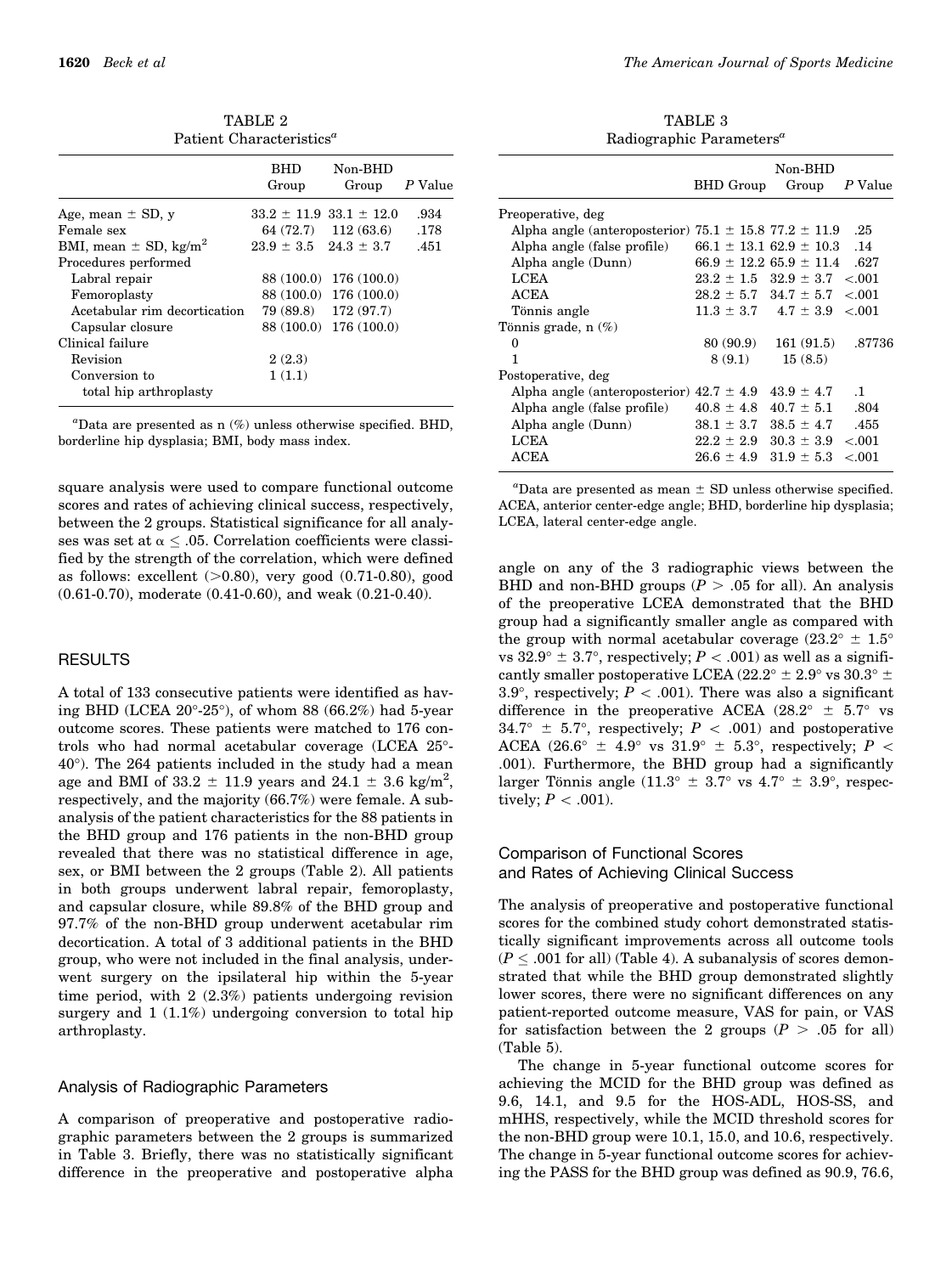| TABLE 4                                |  |  |  |
|----------------------------------------|--|--|--|
| Preoperative and Postoperative         |  |  |  |
| Patient-Reported Outcomes <sup>a</sup> |  |  |  |

| Preoperative    | Postoperative   | P Value   |
|-----------------|-----------------|-----------|
| $63.8 \pm 20.6$ | $83.2 \pm 21.8$ | ${<}.001$ |
| $43.4 \pm 24.1$ | $68.9 \pm 33.3$ | ${<}.001$ |
| $54.7 \pm 26.8$ | $79.1 \pm 20.8$ | .001      |
| $69.9 \pm 17.8$ | $30.1 \pm 31.5$ | ${<}.001$ |
|                 |                 |           |

"Data are presented as mean  $\pm$  SD. HOS-ADL, Hip Outcome Score–Activities of Daily Living; HOS-SS, Hip Outcome Score– Sports Subscale; mHHS, modified Harris Hip Score; VAS, visual analog scale.

TABLE 5 Functional Scores<sup> $a$ </sup>

|                      |                 | BHD Group Non-BHD Group P Value |      |
|----------------------|-----------------|---------------------------------|------|
| Preoperative         |                 |                                 |      |
| <b>HOS-ADL</b>       | $64.8 \pm 19.2$ | $69.2 \pm 18.1$                 | .093 |
| HOS-SS               | $45.3 + 22.6$   | $46.8 \pm 23.9$                 | .664 |
| mHHS                 | $55.7 \pm 15.4$ | $58.7 \pm 13.2$                 | .125 |
| VAS for pain         | $67.7 + 19.2$   | $70.4 \pm 16.5$                 | .341 |
| Postoperative        |                 |                                 |      |
| <b>HOS-ADL</b>       | $85.7 \pm 19.9$ | $88.7 \pm 19.9$                 | .164 |
| HOS-SS               | $74.6 \pm 30.7$ | $79.6 \pm 23.9$                 | .21  |
| mHHS                 | $80.9 \pm 19.6$ | $83.5 \pm 18.0$                 | -37  |
| VAS for pain         | $28.6 \pm 30.7$ | $29.5 \pm 27.8$                 | .84  |
| VAS for satisfaction | $75.5 \pm 30.6$ | $77.8 \pm 29.8$                 | .593 |

"Data are presented as mean  $\pm$  SD. BHD, borderline hip dysplasia; HOS-ADL, Hip Outcome Score–Activities of Daily Living; HOS-SS, Hip Outcome Score–Sports Subscale; mHHS, modified Harris Hip Score; VAS, visual analog scale.

and 81.9 for the HOS-ADL, HOS-SS, and mHHS, respectively, while the PASS threshold scores for the non-BHD group were 91.9, 75.2, and 79.8, respectively. The chisquare analysis demonstrated no statistical difference in the rates of reaching the threshold scores for achieving the MCID and PASS on any of the outcome measures between the 2 groups (Table 6).

#### Factors Associated With Achieving Clinical Success

The factor analysis for inferior clinical outcomes consisted of 4 PCs that explained 61% of the variance of the predictor variables. The rotated factor analysis can be found in Appendix 2 (available online). The variables retained for analysis were based on the PC loading. The logistic regression model of the variables is reported in Table 7. Briefly, patients who self-reported being physically active (ie, engaging in regular exercise) (odds ratio [OR],  $27.59; P =$ .005) and female (OR, 14.64;  $P = .025$ ) had higher chances of achieving the MCID on at least 1 outcome measure. The ROC curve analysis demonstrated that the MCID logistic regression model had an excellent fit (AUC = 0.888)

TABLE 6 MCID Rates<sup> $a$ </sup> BHD Group Non-BHD Group P Value

| 46 (69.7) | 71(60.2)  | .198 |
|-----------|-----------|------|
| 44 (75.6) | 73 (68.2) | .39  |
| 47 (79.6) | 78 (78.0) | .805 |
| 58 (86.6) | 104(85.2) | .804 |
|           |           |      |
| 46(61.3)  | 81 (60.4) | .9   |
| 46(64.8)  | 85 (68.0) | .646 |
| 42(60.9)  | 72(61.0)  | .984 |
| 54 (76.0) | 101(73.7) | .675 |
|           |           |      |

"Data are presented as n  $(\%)$ . BHD, borderline hip dysplasia; HOS-ADL, Hip Outcome Score–Activities of Daily Living; HOS-SS, Hip Outcome Score–Sports Subscale; MCID, minimal clinically important difference; mHHS, modified Harris Hip Score; PASS, patient acceptable symptom state.

TABLE 7 Logistic Regression Models of Preoperative Predictors of Achieving the MCID and  $PASS^a$ 

|                    | Odds Ratio | 95% CI       | P Value |
|--------------------|------------|--------------|---------|
| Achieving the MCID |            |              |         |
| Physically active  | 27.59      | 2.67-285.49  | .005    |
| Female sex         | 14.64      | 1.40-153.13  | .025    |
| Achieving the PASS |            |              |         |
| Running            | 11.124     | 2.382-51.948 | .002    |
| Female sex         | 7.622      | 1.584-36.678 | .011    |
| Preoperative LCEA  | 2.300      | 1.406-3.764  | .001    |

a LCEA, lateral center-edge angle; MCID, minimal clinically important difference; PASS, patient acceptable symptom state.

(Appendix 3, available online). The PASS logistic regression model demonstrated that running for cardiovascular exercise (OR, 11.1;  $P = .002$ ), being female (OR, 7.6;  $P =$ .011), and having a larger preoperative LCEA on the affected side (OR, 2.3;  $P = .001$ ) were statistically significant preoperative predictors of achieving the PASS on at least 1 outcome measure. The ROC curve analysis demonstrated that the PASS logistic regression model had an excellent fit as well  $(AUC = 0.875)$  (Appendix 4, available online).

#### **DISCUSSION**

The main findings of the current study were that although patients with BHD who underwent hip arthroscopic surgery for the treatment of FAIS had different score thresholds for achieving the MCID and PASS at 5 years after surgery when compared with their counterparts with normal acetabular coverage, the rates of achieving both were not statistically different between the 2 groups. Furthermore, in the BHD group, those who engaged in exercise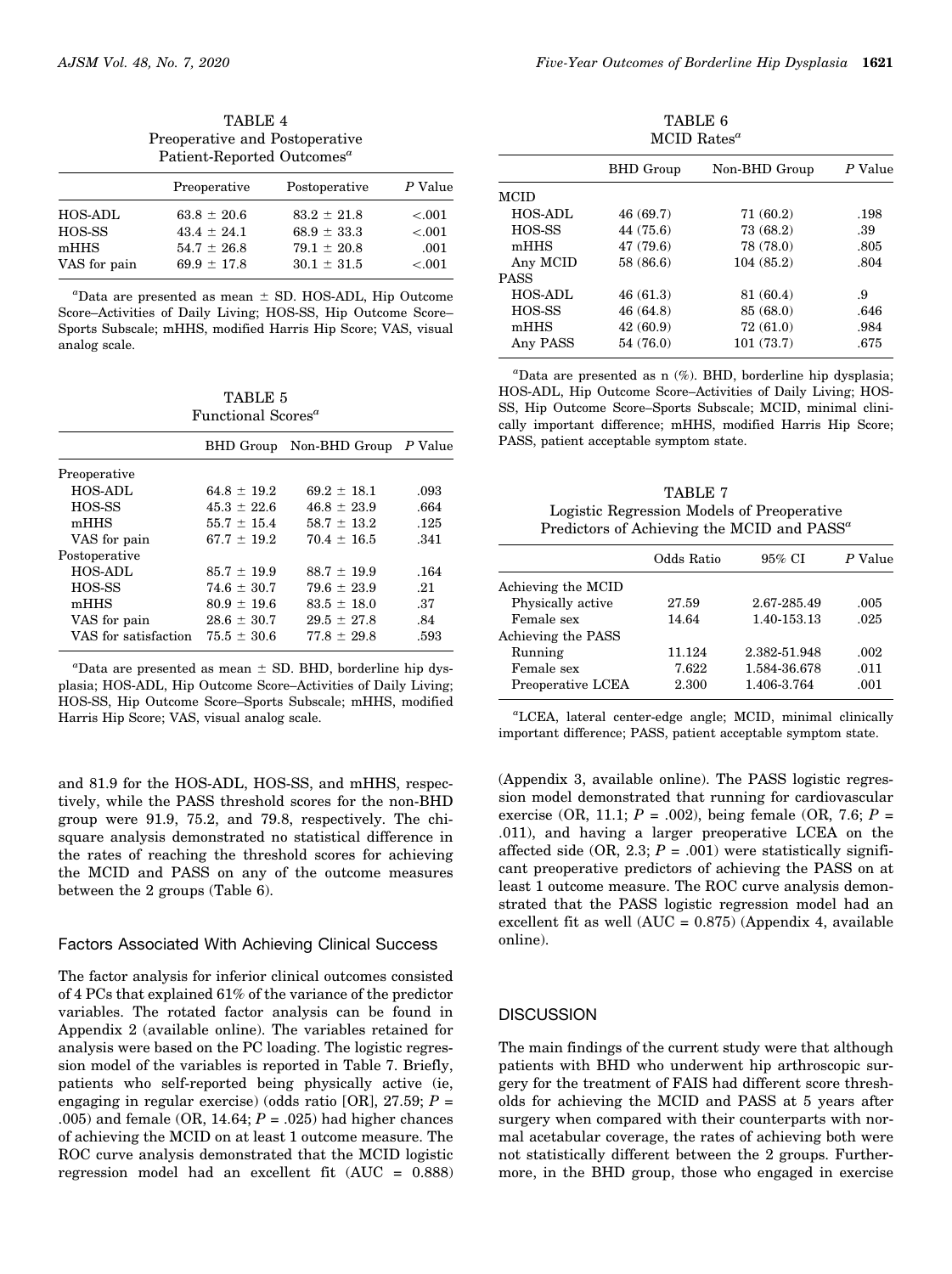and were female were more likely to achieve the MCID on at least 1 outcome measure, while those who ran for sport, were female, and had a larger preoperative LCEA were likely to achieve the PASS at higher rates. Last, only 3.4% of patients with BHD underwent additional surgery within the 5-year time period, with 2 undergoing revision surgery and 1 undergoing conversion to total hip arthroplasty.

Previous studies in the literature have reported on outcomes of patients with BHD undergoing hip arthroscopic surgery for FAIS. Recently, a study from the Multicenter Arthroscopic Study of the Hip Group evaluated 2-year outcomes of patients with dysplasia, as defined by an LCEA  $\leq$ 25.0°, who underwent hip arthroscopic surgery and compared their outcomes with patients with normal acetabular coverage and overcoverage. An analysis of the 437 patients demonstrated no significant differences in International Hip Outcome Tool–12 scores or reoperation rates among the 3 study groups.<sup>38</sup> Other smaller case series have demonstrated similar results, with scores among patients with BHD similar to those of patients with normal acetabular coverage.<sup>8,18,40,64</sup> In a systematic review, Shah et al<sup>54</sup> evaluated 13 studies to identify clinical and radiographic predictors of failed hip arthroscopic surgery in the management of patients with hip dysplasia. The authors concluded that the predictors of clinical failure included moderate to severe hip dysplasia (LCEA  ${<}15^{\circ}$ ), severe cartilage lesions, a larger Tönnis angle, a broken Shenton line, and a decreased joint space, while borderline to mild (LCEA 15--25-) acetabular dysplasia in the absence of severe cartilaginous lesions demonstrated an acceptable long-term survival rate (7-year survival: 89.6%).<sup>54</sup>

The current study adds to the literature, providing a longer follow-up with a robust statistical analysis. In addition, this study is the first to define the 5-year MCID and PASS in a BHD group as well as the rates of achieving both. Previous studies have evaluated the rates of achieving clinical success in patients with BHD 2 years after surgery and compared outcomes in patients with FAIS and BHD and patients having FAIS and normal acetabular coverage. Beck and colleagues<sup>2</sup> indicated that the majority of patients in the BHD group achieved the MCID and PASS at high rates (86.6% and 78.6%, respectively) and that these were not significantly different from their non-BHD counterparts. In the current study, the rates of achieving clinical success as defined by the MCID and PASS were relatively unchanged, indicating that most patients with BHD continued to experience clinical success at midterm follow-up. Furthermore, both studies indicated low rates of requiring revision surgery or conversion to arthroplasty. These studies possibly indicated that proper minimal acetabular rim decortication, capsular management techniques, and regimented postoperative physical therapy may lead to satisfactory outcomes in patients with BHD.

The orthopaedic literature has demonstrated a trend in reporting rates of achieving clinical success defined by postsurgical outcomes that patients consider meaningful.14,45-48,50,51 In this study, the MCID was identified for both the BHD and the non-BHD groups using the half

standard deviation of the change in functional scores over a 5-year period, while the PASS score threshold was identified through an anchor-based method. Previous studies have demonstrated that threshold values for achieving clinical success vary based on disease.<sup>30,32</sup> In the current study, although the difference in threshold values for achieving the MCID and PASS between the BHD and non-BHD groups was very modest, it highlighted the point that threshold scores vary by population and should be calculated for each specific group studied. Furthermore, the difference in rates of achieving the MCID and PASS in one particular study group demonstrated the importance of using both as metrics for measuring clinical success, as some patients may be limited from achieving the MCID or PASS.

Studies have demonstrated that female patients with normal acetabular coverage report inferior functional outcomes after hip arthroscopic surgery compared with their male counterparts.<sup>20,28,35,62</sup> Unlike the previous analysis, however, the present study demonstrated that female patients with BHD were much more likely to achieve both the MCID and the PASS. Additionally, these results are consistent with the findings of Cvetanovich et al<sup>13</sup> and Beck et  $al<sup>2</sup>$  that demonstrated that female patients with borderline dysplasia had superior outcome scores and achieved higher rates of clinical success. While no current biomechanical study has evaluated the differences in acetabular morphology by sex, BHD may be a normal anatomic variant in female patients, whereas in male patients, it may represent a structural abnormality.

#### Limitations

The current study has a number of limitations that should be noted. First, the study used robust statistical analyses for creating the predictive models for achieving the MCID and PASS, both of which demonstrated excellent fit based on the ROC curve analysis; however, it is possible that better models exist. Second, we were not able to account for all patients lost to follow-up, and it is possible that some patients may have undergone revision surgery or conversion to total hip arthroplasty at other institutions. Third, one-third of eligible patients with BHD did not have 5-year follow-up, which may have introduced a bias into the study population. Fourth, despite the consecutive nature and complete follow-up, the results are those of a single high-volume, fellowship-trained hip arthroscopic surgeon. Hip arthroscopic surgery has a well-documented and steep learning curve<sup>15,27</sup>; thus, the results of the current study should be extrapolated cautiously.

#### **CONCLUSION**

The rates of achieving clinical success 5 years after undergoing arthroscopic treatment with capsular closure for FAIS were not significantly different in patients with BHD compared with patients with normal acetabular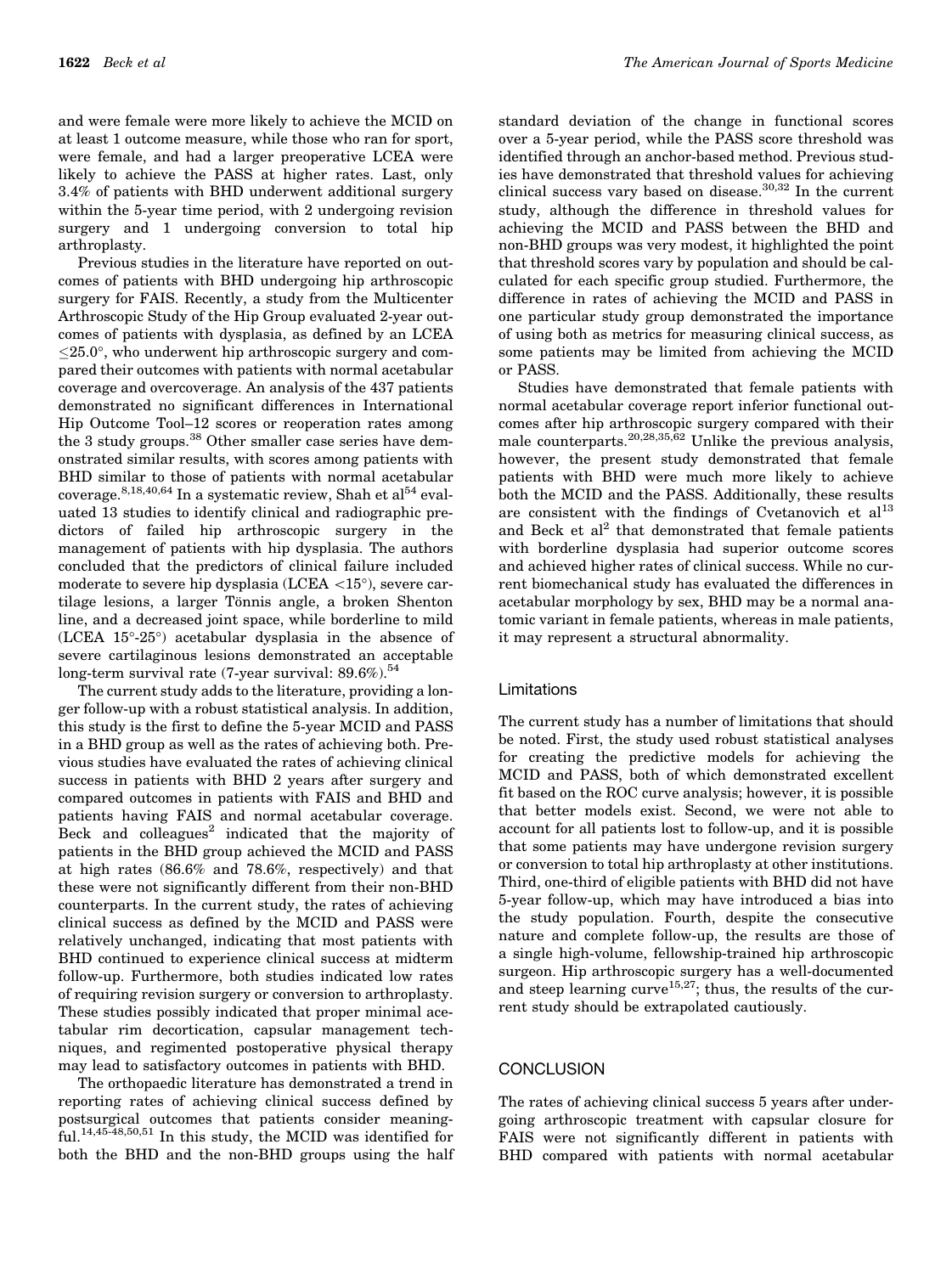coverage. Being physically active, running for exercise, female sex, and a larger LCEA were preoperative predictors of achieving clinical success at 5 years in patients with BHD.

#### **REFERENCES**

- 1. Alradwan H, Philippon MJ, Farrokhyar F, et al. Return to preinjury activity levels after surgical management of femoroacetabular impingement in athletes. *Arthroscopy*. 2012;28(10):1567-1576.
- 2. Beck EC, Nwachukwu BU, Chahla J, et al. Patients with borderline hip dysplasia achieve clinically significant outcome after arthroscopic femoroacetabular impingement surgery: a case-control study with minimum 2-year follow-up. *Am J Sports Med*. 2019;47(11):2636- 2645.
- 3. Beck EC, Nwachukwu BU, Kunze KN, Chahla J, Nho SJ. How can we define clinically important improvement in pain scores after hip arthroscopy for femoroacetabular impingement syndrome? Minimum 2-year follow-up study. *Am J Sports Med*. 2019;47(13):3133-3140.
- 4. Beck EC, Nwachukwu BU, Mehta N, et al. Defining meaningful functional improvement on the visual analog scale for satisfaction at 2 years after hip arthroscopy for femoroacetabular impingement syndrome. *Arthroscopy*. 2020;36(3):734-742.e2.
- 5. Bernstein DN, Nwachukwu BU, Bozic KJ. Value-based health care: moving beyond ''minimum clinically important difference'' to a tiered system of evaluating successful clinical outcomes. *Clin Orthop Relat Res*. 2019;477(5):945-947.
- 6. Bonazza NA, Homcha B, Liu G, Leslie DL, Dhawan A. Surgical trends in arthroscopic hip surgery using a large national database. *Arthroscopy*. 2018;34(6):1825-1830.
- 7. Byrd JW. Hip arthroscopy: patient assessment and indications. *Instr Course Lect*. 2003;52:711-719.
- 8. Byrd JW, Jones KS. Hip arthroscopy in the presence of dysplasia. *Arthroscopy*. 2003;19(10):1055-1060.
- 9. Byrd JW, Jones KS. Hip arthroscopy in athletes: 10-year follow-up. *Am J Sports Med*. 2009;37(11):2140-2143.
- 10. Chahla J, Beck EC, Okoroha K, Cancienne JM, Kunze KN, Nho SJ. Prevalence and clinical implications of chondral injuries after hip arthroscopic surgery for femoroacetabular impingement syndrome. *Am J Sports Med*. 2019;47(11):2626-2635.
- 11. Chahal J, Van Thiel GS, Mather RC 3rd, et al. The patient acceptable symptomatic state for the modified Harris Hip Score and Hip Outcome Score among patients undergoing surgical treatment for femoroacetabular impingement. *Am J Sports Med*. 2015;43(8): 1844-1849.
- 12. Clohisy JC, Carlisle JC, Beaule PE, et al. A systematic approach to the plain radiographic evaluation of the young adult hip. *J Bone Joint Surg Am*. 2008;90(suppl 4):47-66.
- 13. Cvetanovich GL, Levy DM, Weber AE, et al. Do patients with borderline dysplasia have inferior outcomes after hip arthroscopic surgery for femoroacetabular impingement compared with patients with normal acetabular coverage? *Am J Sports Med*. 2017;45(9): 2116-2124.
- 14. Cvetanovich GL, Weber AE, Kuhns BD, et al. Clinically meaningful improvements after hip arthroscopy for femoroacetabular impingement in adolescent and young adult patients regardless of gender. *J Pediatr Orthop*. 2018;38(9):465-470.
- 15. Dietrich F, Ries C, Eiermann C, Miehlke W, Sobau C. Complications in hip arthroscopy: necessity of supervision during the learning curve. *Knee Surg Sports Traumatol Arthrosc*. 2014;22(4):953-958.
- 16. Domb BG, Chaharbakhshi EO, Perets I, Yuen LC, Walsh JP, Ashberg L. Hip arthroscopic surgery with labral preservation and capsular plication in patients with borderline hip dysplasia: minimum 5-year patient-reported outcomes. *Am J Sports Med*. 2018;46(2): 305-313.
- 17. Domb BG, Martin TJ, Gui C, Chandrasekaran S, Suarez-Ahedo C, Lodhia P. Predictors of clinical outcomes after hip arthroscopy:

a prospective analysis of 1038 patients with 2-year follow-up. *Am J Sports Med*. 2018;46(6):1324-1330.

- 18. Domb BG, Stake CE, Lindner D, El-Bitar Y, Jackson TJ. Arthroscopic capsular plication and labral preservation in borderline hip dysplasia: two-year clinical outcomes of a surgical approach to a challenging problem. *Am J Sports Med*. 2013;41(11):2591-2598.
- 19. Dwyer MK, Lee JA, McCarthy JC. Cartilage status at time of arthroscopy predicts failure in patients with hip dysplasia. *J Arthroplasty*. 2015;30(9)(suppl):121-124.
- 20. Frank RM, Lee S, Bush-Joseph CA, Kelly BT, Salata MJ, Nho SJ. Improved outcomes after hip arthroscopic surgery in patients undergoing T-capsulotomy with complete repair versus partial repair for femoroacetabular impingement: a comparative matched-pair analysis. *Am J Sports Med*. 2014;42(11):2634-2642.
- 21. Frank RM, Lee S, Bush-Joseph CA, Salata MJ, Mather RC 3rd, Nho SJ. Outcomes for hip arthroscopy according to sex and age: a comparative matched-group analysis. *J Bone Joint Surg Am*. 2016; 98(10):797-804.
- 22. Griffin DR, Dickenson EJ, O'Donnell J, et al. The Warwick Agreement on femoroacetabular impingement syndrome (FAI syndrome): an international consensus statement. *Br J Sports Med*. 2016;50(19): 1169-1176.
- 23. Griffin DR, Dickenson EJ, Wall PDH, et al. Hip arthroscopy versus best conservative care for the treatment of femoroacetabular impingement syndrome (UK FASHIoN): a multicentre randomised controlled trial. *Lancet*. 2018;391(10136):2225-2235.
- 24. Hanson JA, Kapron AL, Swenson KM, Maak TG, Peters CL, Aoki SK. Discrepancies in measuring acetabular coverage: revisiting the anterior and lateral center edge angles. *J Hip Preserv Surg*. 2015; 2(3):280-286.
- 25. Harris JD, Slikker W 3rd, Gupta AK, McCormick FM, Nho SJ. Routine complete capsular closure during hip arthroscopy. *Arthrosc Tech*. 2013;2(2):e89-e94.
- 26. Harris WH. Traumatic arthritis of the hip after dislocation and acetabular fractures: treatment by mold arthroplasty. An end-result study using a new method of result evaluation. *J Bone Joint Surg Am*. 1969;51(4):737-755.
- 27. Hoppe DJ, de Sa D, Simunovic N, et al. The learning curve for hip arthroscopy: a systematic review. *Arthroscopy*. 2014;30(3):389-397.
- 28. Joseph R, Pan X, Cenkus K, Brown L, Ellis T, Di Stasi S. Sex differences in self-reported hip function up to 2 years after arthroscopic surgery for femoroacetabular impingement. *Am J Sports Med*. 2016;44(1):54-59.
- 29. Kalore NV, Jiranek WA. Save the torn labrum in hips with borderline acetabular coverage. *Clin Orthop Relat Res*. 2012;470(12):3406- 3413.
- 30. Kosinski M, Zhao SZ, Dedhiya S, Osterhaus JT, Ware JE Jr. Determining minimally important changes in generic and disease-specific health-related quality of life questionnaires in clinical trials of rheumatoid arthritis. *Arthritis Rheum*. 2000;43(7):1478-1487.
- 31. Kunze KN, Leong NL, Beck EC, Bush-Joseph CA, Nho SJ. Hip arthroscopy for femoroacetabular impingement improves sleep quality postoperatively. *Arthroscopy*. 2019;35(2):461-469.
- 32. Leopold SS. Editor's spotlight/take 5: comparative responsiveness and minimal clinically important differences for idiopathic ulnar impaction syndrome. *Clin Orthop Relat Res*. 2013;471(5):1403-1405.
- 33. Li RT, Liu RW, Neral M, et al. Use of the false-profile radiographic view to measure pelvic incidence. *Am J Sports Med*. 2018;46(9): 2089-2095.
- 34. Malloy P, Gray K, Wolff AB. Rehabilitation after hip arthroscopy: a movement control-based perspective. *Clin Sports Med*. 2016;35(3): 503-521.
- 35. Malviya A, Stafford GH, Villar RN. Impact of arthroscopy of the hip for femoroacetabular impingement on quality of life at a mean follow-up of 3.2 years. *J Bone Joint Surg Br*. 2012;94(4):466-470.
- 36. Martin RL, Kelly BT, Philippon MJ. Evidence of validity for the Hip Outcome Score. *Arthroscopy*. 2006;22(12):1304-1311.
- 37. Matsuda DK, Gupta N, Khatod M, et al. Poorer arthroscopic outcomes of mild dysplasia with cam femoroacetabular impingement